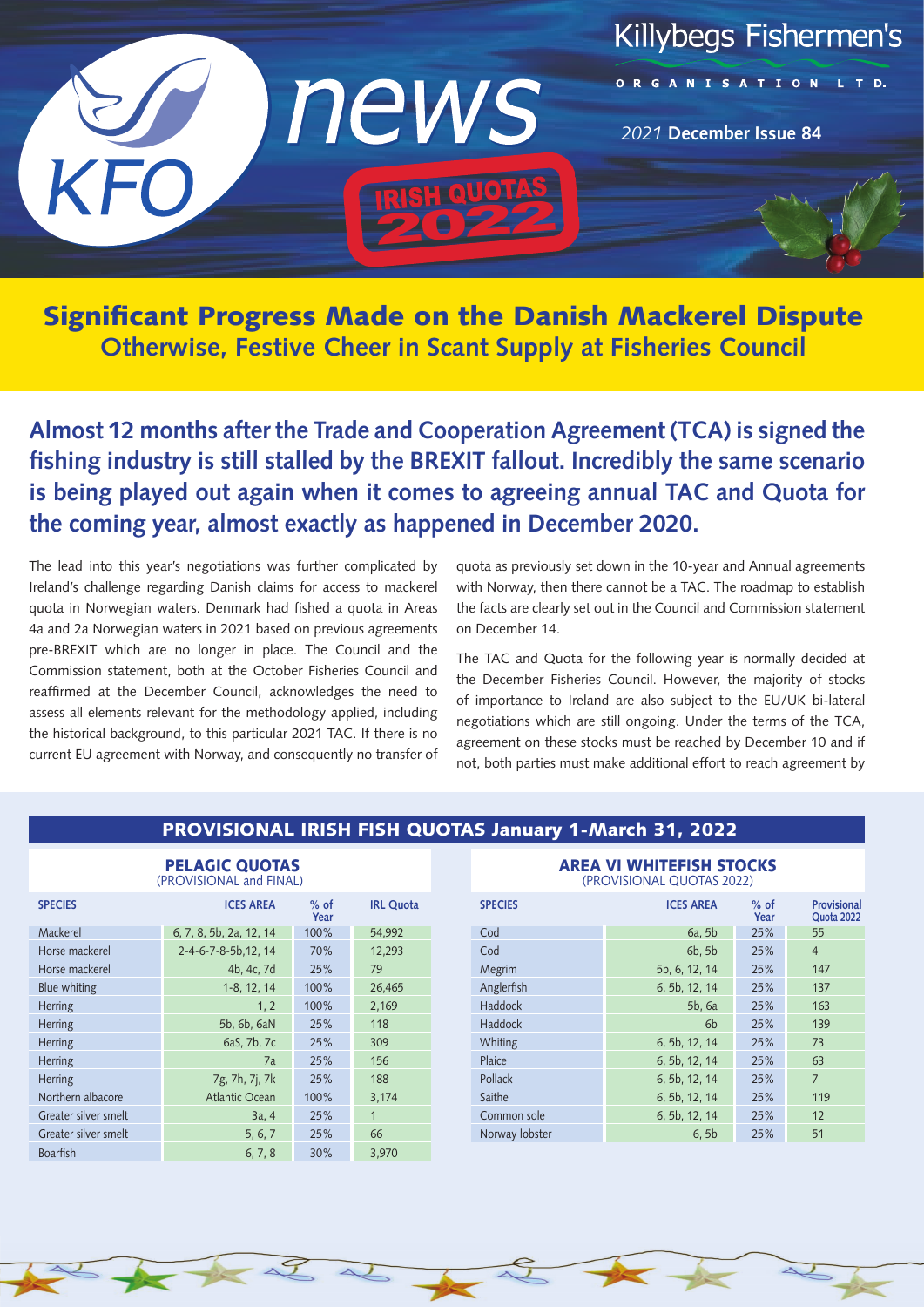(Continued from page one)

December 20. In the event on no agreement by this latter deadline then both parties must set provisional, autonomous quotas in accordance with ICES Advice. The EU/UK negotiations had not reached agreement by December 10, thus the Fisheries Council had to set provisional TACs based on the 2021 TAC and Quota from January 1 to March 31, 2022.

For mackerel, blue whiting and Atlanto Scandia herring the Council set TACs and quotas at 100 per cent. Horse Mackerel was set at 70 per cent in western area. Most disappointing is Boarfish, set at 30 per cent, which is completely inadequate. Whitefish species in Area 7 are almost all held at 25 per cent with a few exceptions: Porcupine *Nephrops* at 55 per cent; whiting in 7a and 7b-k are respectively at 40 per cent and 85 per cent; and undulate ray 7de at 60 per cent. In this Area only two species, Plaice and Sole in 7 bc, are set at 100 per cent as these are autonomous EU TACs.

It is important to remember that any allocation e.g. 25 per cent for Q1, does not imply that the allocation constitutes a quarter of the total annual allocation (i.e. 100t in Q1 does not mean the total for the year is 400t.) Hague Preferences uplift was applied where appropriate, but it is necessary to ensure that it will hold fast for further allocations in 2022 and going forward for future years.

Deepwater stocks, which are only assessed every two years, are at 100 per cent of quota. They will be due for assessment again next year. There has been a steady decline in quota for these stocks in recent years and Ireland does not target them. Their value is largely as being available for "swaps" for other species.

The Fisheries Council this year has now concluded. Once again an event where none of the industry representatives were able to attend in person. The task facing the Irish delegation led by Minister McConalogue and his senior Department of the Marine officials was as difficult as could be imagined but they appear to have achieved as good an outcome as possible for the Irish fishing industry. Our very sincere thanks to Minister McConalogue and his team, BIM, the Marine Institute and to all the officials for their efforts before and during this Council and for fully engaging with the industry in addressing its concerns.

#### AREA VII WHITEFISH STOCKS (FINAL and PROVISIONAL)

| <b>SPECIES</b> | <b>ICES AREA</b>       | % of Year | <b>IRL Quota</b> |
|----------------|------------------------|-----------|------------------|
| Cod            | 7a                     | 25%       | 26               |
| Cod            | 7b, 7c, 7e-k, 8, 9, 10 | 25%       | 106              |
| Megrim         | $\overline{7}$         | 25%       | 705              |
| Anglerfish     | $\overline{7}$         | 25%       | 689              |
| Haddock        | 7b-k, 8, 9, 10         | 25%       | 729              |
| Haddock        | 7a                     | 25%       | 325              |
| Whiting        | 7a                     | 40%       | 110              |
| Whiting        | $7b-k$                 | 85%       | 3,328            |
| Plaice         | 7a                     | 25%       | 267              |
| Plaice         | 7b, 7c                 | 100%      | 19               |
| Plaice         | 7f, 7g                 | 25%       | 60               |
| Plaice         | 7h, 7j, 7k             | 40%       | 14               |
| Pollack        | 7                      | 25%       | 168              |
| Saithe         | 7, 8, 9, 10Nor S 62° N | 25%       | 374              |
| Small-eyed Ray | 7f, 7g                 | 25%       | $\overline{3}$   |
| Common sole    | 7a                     | 25%       | 26               |
| Common sole    | 7b, 7c                 | 100%      | 19               |
| Common sole    | 7f, 7g                 | 25%       | 10               |
| Common sole    | 7h, 7j, 7k             | 25%       | 31               |
| Norway lobster | 7                      | 25%       | 1,504            |
| Norway lobster | <b>FU16</b>            | 55%       | 657              |

#### AREA VI, VII & OTHER WHITEFISH STOCKS (FINAL and PROVISIONAL)

| <b>SPECIES</b>      | <b>ICES AREA</b>       | % of Year | <b>IRL Quota</b> |
|---------------------|------------------------|-----------|------------------|
| Cod                 | 1, 2                   | 100%      | 290              |
| Hake                | 6, 7, 5b, 12, 14       | 25%       | 748              |
| Redfish             | 5, 12, 14 (shallow)    | 25%       | $\Omega$         |
| Ling                | 6, 7, 8, 9, 10, 12, 14 | 25%       | 323              |
| <b>Blue Ling</b>    | 2, 4                   | 25%       | $\overline{1}$   |
| <b>Blue Ling</b>    | 5b, 6, 7               | 25%       | 8                |
| <b>Tusk</b>         | 5, 6, 7                | 25%       | 60               |
| Greenland halibut   | 2a, 4, 5b, 6           | 25%       | $\overline{7}$   |
| Skates and rays     | 6a, 6b, 7a-c, 7e-k     | 25%       | 300              |
| <b>Undulate Ray</b> | 7d. 7e                 | 60%       | 15               |
| Picked dogfish      | 1, 5, 6, 7, 8, 12, 14  | 25%       | 12               |

#### DEEPWATER STOCKS (FINAL QUOTAS)

| <b>SPECIES</b>      | <b>ICES AREA</b>                | % of Year | <b>IRL Quota</b>        |
|---------------------|---------------------------------|-----------|-------------------------|
| Black scabbardfish  | 5, 6, 7, 12                     | $100\%$   | 55                      |
| Roundnose grenadier | 5b, 6, 7                        | $100\%$   | 150                     |
| Roundnose grenadier | 8, 9, 10, 12, 14                | $100\%$   |                         |
| Alfonsinos          | 3, 4, 5, 6, 7, 8, 9, 10, 12, 14 | 100%      |                         |
| Red seabream        | 6.7.8                           | 100%      | $\overline{\mathbf{z}}$ |

# Task Force Delivers Final Report

**The Task Force (TF) set up by Minister McConalogue in February 2021 produced its final report in early October. The TF recommended 17 different schemes that should be implemented as a matter of urgency at an estimated cost of €423m to try to ameliorate some of the losses under TCA and utilising the Brexit Adjustment Reserve Fund (BAR). One of the 17 schemes is a recommendation on a voluntary permanent cessation (decommissioning) scheme of whitefish vessels.** 

KFO has carried out a comprehensive analysis both in volume (tonnes) and value (€) of the Brexit fallout and its serious negative consequences for Ireland which will continue to mount up until 2025. This analysis has been recently confirmed as correct by the Commission's own Scientific Technical and Economic Committee on Fisheries (STECF). Both analyses show very clearly the disproportionate cost Ireland has to carry in the transfers of quota to the UK under the TCA which amounts to approximately 40 per cent of the entire cost to the EU of the quota transfers to the UK when you take into account the real uptakes (catches) of the quotas transferred by the Members States.

The TF set out in detail 13 targeted actions on Burden Sharing in its report covering pelagic and demersal quotas, including specific challenges arising and how the actions may be progressed. The TF recommends that all options to alleviate the loss of quota share be pursued at every available opportunity and treated as a matter of urgency. This should involve a whole of Government approach supported by a lobbying exercise by industry and Government at all EU levels. The KFO continues to devote considerable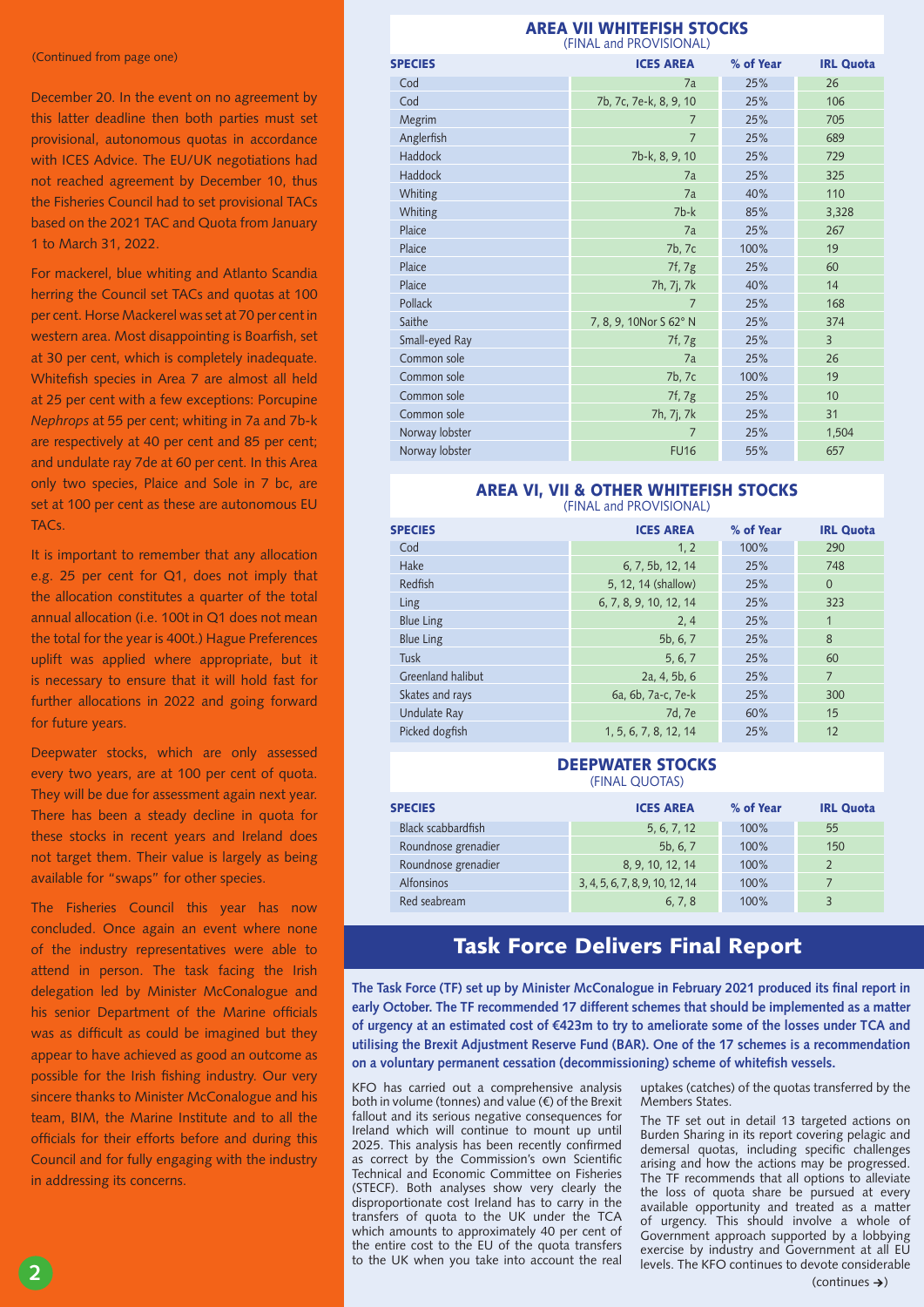## 2022 To Be Super Year for Oceans

**2022 is already identified as "Super Year for Oceans" due to the number and importance of the events planned, all of which are likely to have significant impacts on ocean users, and from a fishing industry perspective, particularly fishing activities.** 

- **The most prominent of these events are:**
- Convention on Biological Diversity, January 2022
- One Ocean Summit, February 2022
- Our Oceans Conference, February 2022
- Marine Biological Diversity of Areas Beyond National Jurisdiction, February 2022
- Convention on Biological Diversity, COP 15, April/May 2022
- United Nations Ocean Conference on Sustainable Goals, May 2022
- International Marine Protected Areas Conference, September 2022
- Convention on International Trade in Endangered Species, 2022
- COP 27, November 2022

The additional threat of WTO actions regarding marine fuel subsidies provides a worrying and overarching backdrop.

While the fishing industry may remember 2022 for **new regulations on ocean processes, biodiversity and climate change**, it should also be the year when the fishing industry becomes more proactive and engaged with what is happening at a global level and ensuring decision-making reflects the importance of fishing at all levels of food production. It is vitally important that the fishing industry is recognised at all levels of society as a major contributor to food security and, in addition, a major player in driving the restoration of biodiversity and ecosystems. A successful, long-term fishing industry is as dependent on a healthy thriving environment as any **Marine Protected Area** (MPA) but may have to work harder to have its contribution recognised. There is no reason why a well-managed MPA cannot support the suitable, reasonably regulated, harvesting of its produce and other assets.

Creating large tracts of Marine Protected Areas, with a target of 30 per cent of the world's oceans, is not a viable option for the planet. It could merely transfer activity in marine environments to land-based areas which could very well create even more critical environmental crises and possibly serious social unrest. A useful compromise is the **OECM Area (Other Effective Conservation Measures)** which can achieve many of the MPA objectives but enable continued commercial activities which in many cases can enable continued existence of local maritime communities.

The most immediate environmental threat to the entire planet is **climate change**. While the land-based effects of climate change are very evident with extreme weather events, the effects in the marine environment may be more subtle and undetected until a significant change has occurred. In either sphere the ultimate cause is heating of the planet due to excessive greenhouse gases. Carbon is the basis of greenhouse gases (carbon dioxide and methane) and has been identified as being the root cause of global warming. Reduction of carbon-based fuels and their replacement with non-carbon alternatives is considered to be the best option in off-setting climate change. Electricity generated from renewable sources – wind, waves and sea currents where available – is rapidly being developed as a feasible alternative, though there are limitations. Manufacturing, heavy goods transport and marine traffic need more robust sources of energy. The use of electricity generated by an Offshore Energy system to convert seawater into hydrogen to fuel large fishing vessels will be a feasible option in the near future. Killybegs Fishermens Organisation is interested in exploring such options in the interests of the industry going forward as the Killybegs-based fleet will need to convert to non-carbon energy in the next decade.

In advance of the conversion to a non-carbon economy, all production processes need to be aware of their Carbon Footprint (CF). KFO, in conjunction with the INTERREG project *Neptunus* is working to have complete carbon profiles calculated for its member vessels and ultimately Product Environmental Footprint (PEF). Much of the data has been compiled and is currently being processed. In early 2022, KFO will extend this exercise to include its whitefish and vivier crabber sectors.

time and effort to this key priority and sees the outcome of the Fisheries Council on December 12-13 (see page one) as a step in the right direction on the EU burden sharing issue.

The introduction of a voluntary permanent cessation scheme to permanently remove vessels from the Irish fleet register and help restore balance between fleet capacity and available quota post-TCA was discussed at length by the TF. A general consensus emerged amongst the membership of the Task Force that such a scheme is required, in combination with the short-term support measures, longer term onshore initiatives and actions relating to burden sharing.

The TF considered voluntary permanent cessation will help to restore balance between fleet capacity and available quotas, therefore ensuring the profitability of vessels remaining. The TF recommended that the proposed restructuring programme involving the elements detailed including appropriate payments to crew should be

developed into fully costed schemes as a matter of urgency, noting that to avail of BAR funding, permanent cessation must be completed by the end of 2022.

The Task Force recommended that a package of tax measures similar to the 2008 permanent cessation scheme is put in place. The Task Force also recommended that the five-year preclusion for crew re-entering the sector following the receipt of support that is included under the EMFAF should be omitted from the scheme if at all possible. Additionally, The Task Force acknowledged that the full impact of the quota transfers under the TCA will not be seen until 2022. In 2021 decreases in demersal quota under the TCA have largely been offset by quota carryovers from 2020. This, in combination with the fact that the full effects of a voluntary decommissioning scheme will not be seen immediately, the Task Force recommended the need to extend the temporary cessation scheme into 2022.

### Urgent Need for Q1 Spawning Samples from the Northwest Herring

Over the past seven years significant progress has been made towards the development of the necessary data to enable the reopening of the Northwest herring fishery. It is now possible to genetically distinguish the 6aS (Northwest) herring from the 6aN autumn spawning herring. This has enabled the catches of herring on the Malin Shelf Herring Acoustic Survey (MSHAS) to be split into their population of origin, which has enabled separate survey indices to be developed for these two populations. As expected, the results have shown that the 6aS herring are distributed north and south of the 56° line of latitude during the survey period and comprise a significant proportion of the biomass of herring recorded during the survey. Therefore, this line, which is the current delineating line for assessment purposes between the two stocks, is not appropriate for separating the stocks and should be replaced with genetic identification in future data collection. It is on this basis that the stocks are currently undergoing a benchmark assessment process within ICES, with the aim of developing separate assessments and consequently separate management for the stocks. This process will be completed in February 2022, after which it is hoped that a realistic separate TAC will be able to be set for the Northwest herring.

Whilst the genetic identification approaches have enabled the splitting of the 6aS and 6aN autumn spawning herring they have also raised another issue, which needs to be resolved urgently. Genetic analyses have confirmed that there is another population of herring on the west coast of Scotland, namely the 6aN spring spawning herring. These herring spawn in February and March in the Minch, and analyses of MSHAS samples has shown that they also form a component of the mixed catches during the survey period, particularly west of the Hebrides. These herring can be easily and confidently separated from the 6aN autumn spawning herring using the existing genetic approach, however the situation is more complicated with separating them from the 6aS herring.

As previously reported in the KFO newsletter the genetic results to date have indicated that the 6aS herring do not comprise a single spawning group and are quite a genetically diverse population. The bulk of the 6aS herring spawn in winter (November and December) and these have been well sampled over the course of the project. These fish can be confidently genetically distinguished from both the 6aN autumn and the 6aN spring spawning herring. However, the other group of herring in 6aS spawn in Quarter One from January to at least March. The distribution and abundance of this second group is unclear as they have not been effectively targeted or sampled in the monitoring fishery up to now. To date only January spawning samples have been collected and these likely contain herring from the two spawning groups and as such do not give a clear genetic signal.

The issue is that these later spawning 6aS fish currently cannot be accurately distinguished from the 6aN spring spawning herring. This is largely due to the lack of samples, particularly in February and March in 6aS. The result of this is that during the genetic assignment analyses herring from these populations must be combined into a mixed group that cannot be split to a lower level. When the data from the MSHAS is being analysed this mixed group is assigned a biomass that then does not become part of the 6aS or the 6aN assessments, even though evidence suggests it primarily comprises late spawning 6aS fish. In some of the survey years, this group may represent up to a third of all fish observed during the survey, so it constitutes a significant amount of biomass that is potentially being lost to the 6aS stock.

In order to resolve this, spawning samples from February and March in 6aS are urgently required. To this end the NW Herring Stakeholder group met at the start of December to discuss the options of ensuring the required samples were collected during the Quarter One monitoring fishery. The ideal genetic samples need to be collected on the spawning grounds, which in recent years have been north of Dunfanaghy and southwest of Arranmore, in both February and March. These are obviously difficult areas to fish at that time of year, so a number of different options were discussed and agreed and a proposal sent to the Department for consideration. It is hoped that the right provisions will be made in the allocation of quota for next year's Q1 monitoring fishery to enable collection of these essential samples.

**3**